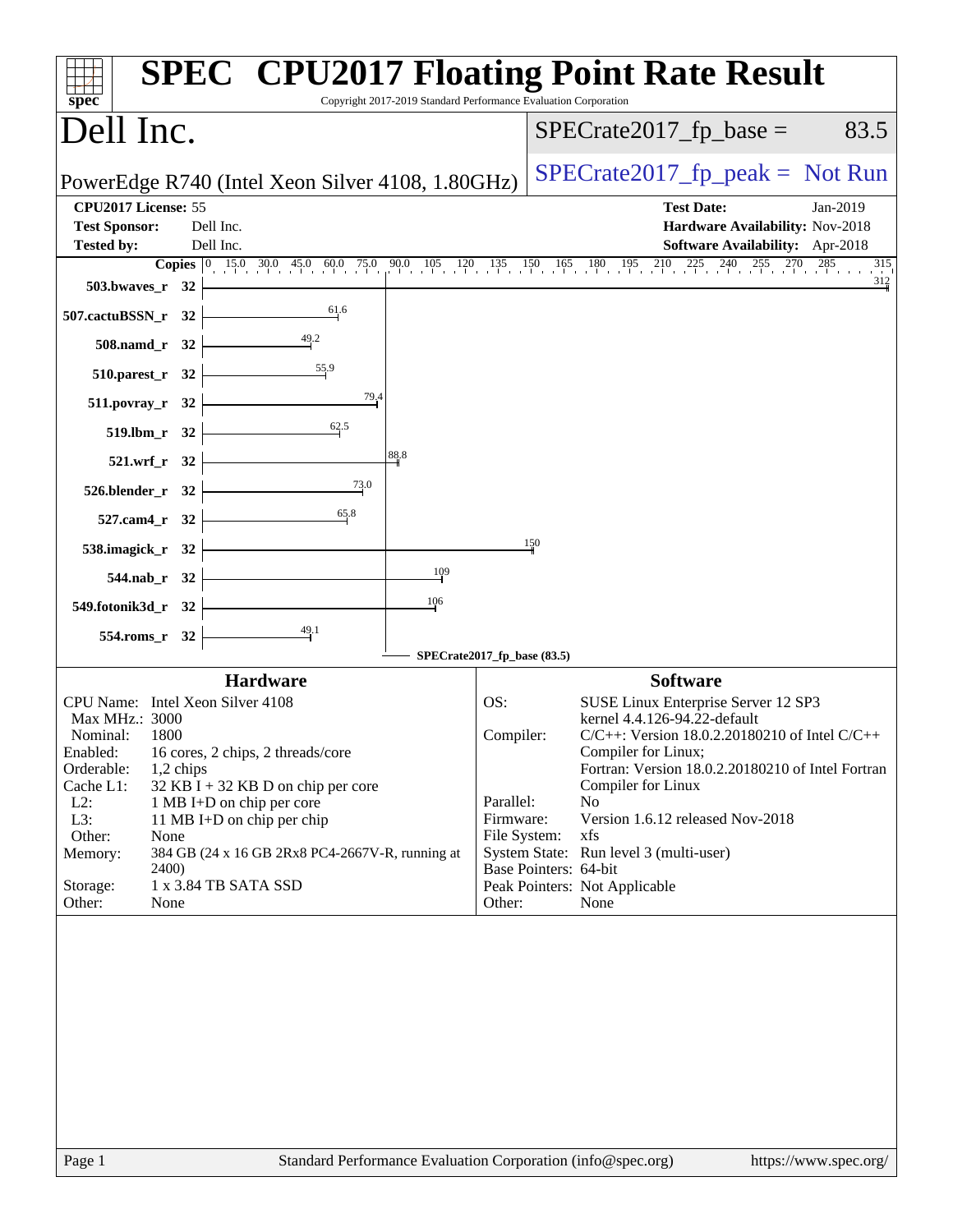| Spec                                                                                         |               |                |                |                |            | <b>SPEC CPU2017 Floating Point Rate Result</b><br>Copyright 2017-2019 Standard Performance Evaluation Corporation |       |               |                |              |                           |              |                                   |              |
|----------------------------------------------------------------------------------------------|---------------|----------------|----------------|----------------|------------|-------------------------------------------------------------------------------------------------------------------|-------|---------------|----------------|--------------|---------------------------|--------------|-----------------------------------|--------------|
| Dell Inc.                                                                                    |               |                |                |                |            |                                                                                                                   |       |               |                |              | $SPECrate2017_fp\_base =$ |              |                                   | 83.5         |
| PowerEdge R740 (Intel Xeon Silver 4108, 1.80GHz)                                             |               |                |                |                |            |                                                                                                                   |       |               |                |              |                           |              | $SPECrate2017_fp\_peak = Not Run$ |              |
| CPU2017 License: 55                                                                          |               |                |                |                |            |                                                                                                                   |       |               |                |              | <b>Test Date:</b>         |              | $Jan-2019$                        |              |
| <b>Test Sponsor:</b>                                                                         | Dell Inc.     |                |                |                |            |                                                                                                                   |       |               |                |              |                           |              | Hardware Availability: Nov-2018   |              |
| <b>Tested by:</b>                                                                            | Dell Inc.     |                |                |                |            |                                                                                                                   |       |               |                |              |                           |              | Software Availability: Apr-2018   |              |
|                                                                                              |               |                |                |                |            | <b>Results Table</b>                                                                                              |       |               |                |              |                           |              |                                   |              |
|                                                                                              |               |                |                | <b>Base</b>    |            |                                                                                                                   |       |               |                |              | <b>Peak</b>               |              |                                   |              |
| <b>Benchmark</b>                                                                             | <b>Copies</b> | <b>Seconds</b> | Ratio          | <b>Seconds</b> | Ratio      | <b>Seconds</b>                                                                                                    | Ratio | <b>Copies</b> | <b>Seconds</b> | <b>Ratio</b> | <b>Seconds</b>            | <b>Ratio</b> | <b>Seconds</b>                    | <b>Ratio</b> |
| 503.bwaves_r                                                                                 | 32            | 1028           | 312            | 1025           | 313        |                                                                                                                   |       |               |                |              |                           |              |                                   |              |
| 507.cactuBSSN r                                                                              | 32            | 657            | 61.6           | 656            | 61.8       |                                                                                                                   |       |               |                |              |                           |              |                                   |              |
| 508.namd_r                                                                                   | 32            | 617            | 49.2           | 616            | 49.3       |                                                                                                                   |       |               |                |              |                           |              |                                   |              |
| 510.parest_r                                                                                 | 32            | 1490           | 56.2           | 1497           | 55.9       |                                                                                                                   |       |               |                |              |                           |              |                                   |              |
| $511.$ povray_r                                                                              | 32            | 937            | 79.8           | 941            | 79.4       |                                                                                                                   |       |               |                |              |                           |              |                                   |              |
| 519.lbm r                                                                                    | 32            | 539            | 62.5           | 538            | 62.6       |                                                                                                                   |       |               |                |              |                           |              |                                   |              |
| $521.wrf_r$                                                                                  | 32            | 807            | 88.8           | 802            | 89.4       |                                                                                                                   |       |               |                |              |                           |              |                                   |              |
| 526.blender_r                                                                                | 32            | 668            | 73.0           | 667            | 73.0       |                                                                                                                   |       |               |                |              |                           |              |                                   |              |
| 527.cam4 r                                                                                   | 32            | 851            | 65.8           | 851            | 65.8       |                                                                                                                   |       |               |                |              |                           |              |                                   |              |
| 538.imagick_r                                                                                | 32            | 528            | 151            | 529            | <b>150</b> |                                                                                                                   |       |               |                |              |                           |              |                                   |              |
| 544.nab r                                                                                    | 32            | 492            | 109            | 494            | 109        |                                                                                                                   |       |               |                |              |                           |              |                                   |              |
| 549.fotonik3d_r                                                                              | 32            | 1175           | 106            | 1174           | 106        |                                                                                                                   |       |               |                |              |                           |              |                                   |              |
| 554.roms r                                                                                   | 32            | 1036           | 49.1           | 1034           | 49.2       |                                                                                                                   |       |               |                |              |                           |              |                                   |              |
| $SPECrate2017_fp\_base =$                                                                    |               |                | 83.5           |                |            |                                                                                                                   |       |               |                |              |                           |              |                                   |              |
| $SPECrate2017_fp\_peak =$                                                                    |               |                | <b>Not Run</b> |                |            |                                                                                                                   |       |               |                |              |                           |              |                                   |              |
|                                                                                              |               |                |                |                |            | Results appear in the order in which they were run. Bold underlined text indicates a median measurement.          |       |               |                |              |                           |              |                                   |              |
|                                                                                              |               |                |                |                |            | <b>Submit Notes</b>                                                                                               |       |               |                |              |                           |              |                                   |              |
| The numactl mechanism was used to bind copies to processors. The config file option 'submit' |               |                |                |                |            |                                                                                                                   |       |               |                |              |                           |              |                                   |              |
| was used to generate numactl commands to bind each copy to a specific processor.             |               |                |                |                |            |                                                                                                                   |       |               |                |              |                           |              |                                   |              |
| For details, please see the config file.                                                     |               |                |                |                |            |                                                                                                                   |       |               |                |              |                           |              |                                   |              |
|                                                                                              |               |                |                |                |            |                                                                                                                   |       |               |                |              |                           |              |                                   |              |

#### **[Operating System Notes](http://www.spec.org/auto/cpu2017/Docs/result-fields.html#OperatingSystemNotes)**

Stack size set to unlimited using "ulimit -s unlimited"

### **[General Notes](http://www.spec.org/auto/cpu2017/Docs/result-fields.html#GeneralNotes)**

Environment variables set by runcpu before the start of the run: LD\_LIBRARY\_PATH = "/home/cpu2017/lib/ia32:/home/cpu2017/lib/intel64:/home/cpu2017/je5.0.1-32:/home/cpu2017/je5.0.1-64" Binaries compiled on a system with 1x Intel Core i7-4790 CPU + 32GB RAM memory using Redhat Enterprise Linux 7.4 Yes: The test sponsor attests, as of date of publication, that CVE-2017-5754 (Meltdown) is mitigated in the system as tested and documented. Yes: The test sponsor attests, as of date of publication, that CVE-2017-5753 (Spectre variant 1) is mitigated in the system as tested and documented. Yes: The test sponsor attests, as of date of publication, that CVE-2017-5715 (Spectre variant 2) is mitigated in the system as tested and documented. Transparent Huge Pages enabled by default Prior to runcpu invocation

**(Continued on next page)**

| Page 2 | Standard Performance Evaluation Corporation (info@spec.org) | https://www.spec.org/ |
|--------|-------------------------------------------------------------|-----------------------|
|--------|-------------------------------------------------------------|-----------------------|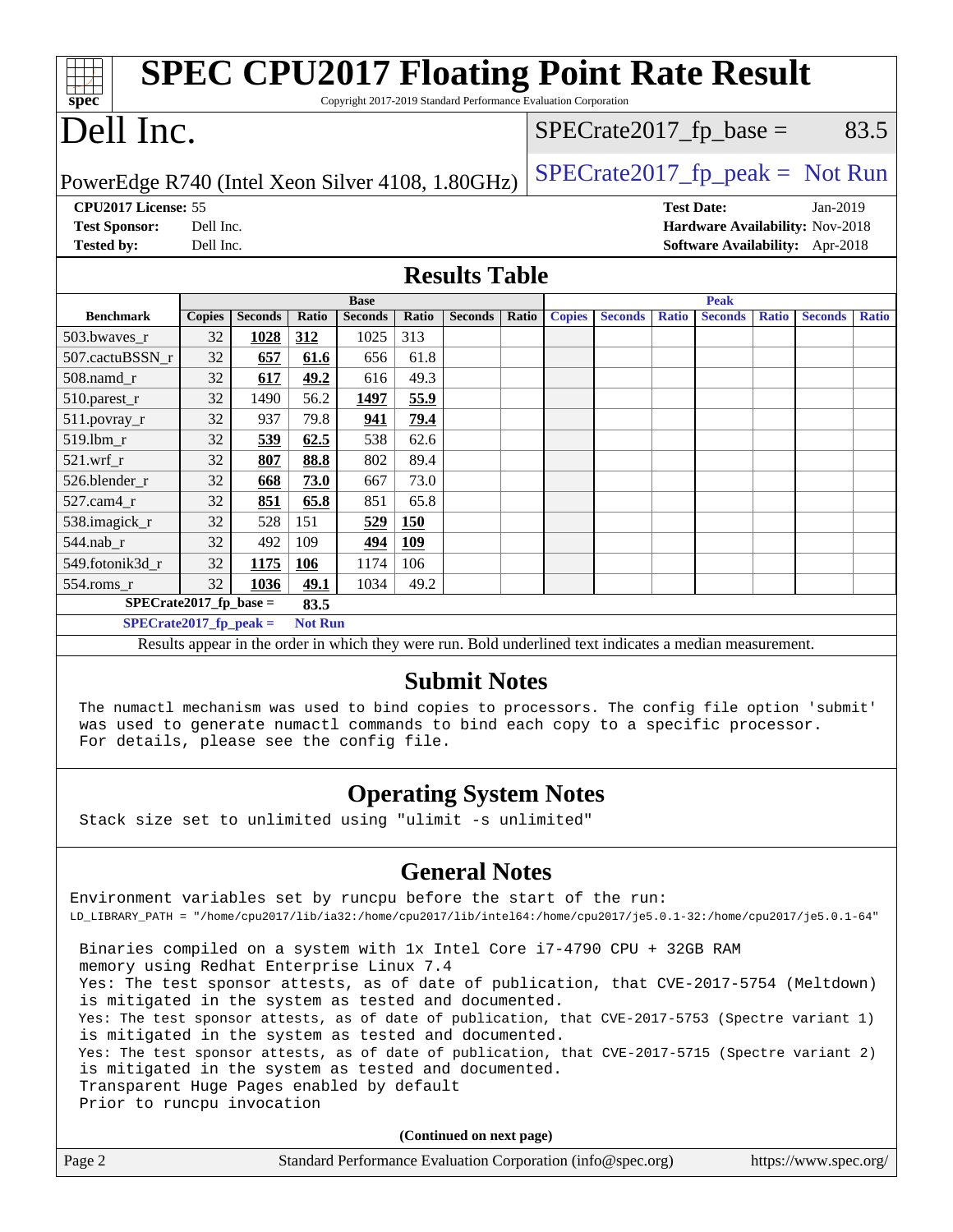| spec <sup>®</sup>                                                                                                                                                                                                                                                                                                                                                                                                                                                                                                                                                                                                                                                                                                                                                                                                                                                                                                                                                                                                                                                                                                                                                                                                                                                                                                                                            | Copyright 2017-2019 Standard Performance Evaluation Corporation        | <b>SPEC CPU2017 Floating Point Rate Result</b> |                                                                                         |
|--------------------------------------------------------------------------------------------------------------------------------------------------------------------------------------------------------------------------------------------------------------------------------------------------------------------------------------------------------------------------------------------------------------------------------------------------------------------------------------------------------------------------------------------------------------------------------------------------------------------------------------------------------------------------------------------------------------------------------------------------------------------------------------------------------------------------------------------------------------------------------------------------------------------------------------------------------------------------------------------------------------------------------------------------------------------------------------------------------------------------------------------------------------------------------------------------------------------------------------------------------------------------------------------------------------------------------------------------------------|------------------------------------------------------------------------|------------------------------------------------|-----------------------------------------------------------------------------------------|
| Dell Inc.                                                                                                                                                                                                                                                                                                                                                                                                                                                                                                                                                                                                                                                                                                                                                                                                                                                                                                                                                                                                                                                                                                                                                                                                                                                                                                                                                    |                                                                        | $SPECrate2017_fp\_base =$                      | 83.5                                                                                    |
| PowerEdge R740 (Intel Xeon Silver 4108, 1.80GHz)                                                                                                                                                                                                                                                                                                                                                                                                                                                                                                                                                                                                                                                                                                                                                                                                                                                                                                                                                                                                                                                                                                                                                                                                                                                                                                             |                                                                        | $SPECrate2017fr peak = Not Run$                |                                                                                         |
| CPU2017 License: 55<br><b>Test Sponsor:</b><br>Dell Inc.<br>Dell Inc.<br><b>Tested by:</b>                                                                                                                                                                                                                                                                                                                                                                                                                                                                                                                                                                                                                                                                                                                                                                                                                                                                                                                                                                                                                                                                                                                                                                                                                                                                   |                                                                        | <b>Test Date:</b>                              | $Jan-2019$<br>Hardware Availability: Nov-2018<br><b>Software Availability:</b> Apr-2018 |
|                                                                                                                                                                                                                                                                                                                                                                                                                                                                                                                                                                                                                                                                                                                                                                                                                                                                                                                                                                                                                                                                                                                                                                                                                                                                                                                                                              | <b>General Notes (Continued)</b>                                       |                                                |                                                                                         |
| Filesystem page cache synced and cleared with:<br>sync; echo 3><br>runcpu command invoked through numactl i.e.:<br>numactl --interleave=all runcpu <etc></etc>                                                                                                                                                                                                                                                                                                                                                                                                                                                                                                                                                                                                                                                                                                                                                                                                                                                                                                                                                                                                                                                                                                                                                                                               | /proc/sys/vm/drop_caches                                               |                                                |                                                                                         |
|                                                                                                                                                                                                                                                                                                                                                                                                                                                                                                                                                                                                                                                                                                                                                                                                                                                                                                                                                                                                                                                                                                                                                                                                                                                                                                                                                              | <b>Platform Notes</b>                                                  |                                                |                                                                                         |
| BIOS settings:<br>Virtualization Technology Disabled<br>DCU streamer prefetcher Disabled<br>System Profile set to Custom<br>CPU Performance set to Maximum Performance<br>C States set to Autonomous<br>C1E Disabled<br>Uncore Frequency set to Dynamic<br>Energy Efficiency Policy set to Performance<br>Memory Patrol Scrub Disabled<br>Logical Processor Enabled<br>CPU Interconnect Bus Link Power Management Disabled<br>PCI ASPM L1 Link Power Management Disabled<br>Sysinfo program /home/cpu2017/bin/sysinfo<br>Rev: r5974 of 2018-05-19 9bcde8f2999c33d61f64985e45859ea9<br>running on linux-akdf Fri Jan 4 20:20:46 2019<br>SUT (System Under Test) info as seen by some common utilities.<br>For more information on this section, see<br>https://www.spec.org/cpu2017/Docs/config.html#sysinfo<br>From /proc/cpuinfo<br>model name: $Intel(R)$ Xeon(R) Silver 4108 CPU @ 1.80GHz<br>"physical id"s (chips)<br>2<br>32 "processors"<br>cores, siblings (Caution: counting these is hw and system dependent. The following<br>excerpts from /proc/cpuinfo might not be reliable. Use with caution.)<br>cpu cores : 8<br>siblings : 16<br>physical 0: cores 0 1 2 3 4 5 6 7<br>physical 1: cores 0 1 2 3 4 5 6 7<br>From 1scpu:<br>Architecture:<br>$CPU$ op-mode( $s$ ):<br>Byte Order:<br>CPU(s):<br>On-line CPU(s) list:<br>Thread(s) per core: | x86_64<br>$32$ -bit, $64$ -bit<br>Little Endian<br>32<br>$0 - 31$<br>2 |                                                |                                                                                         |
|                                                                                                                                                                                                                                                                                                                                                                                                                                                                                                                                                                                                                                                                                                                                                                                                                                                                                                                                                                                                                                                                                                                                                                                                                                                                                                                                                              | (Continued on next page)                                               |                                                |                                                                                         |
| Page 3                                                                                                                                                                                                                                                                                                                                                                                                                                                                                                                                                                                                                                                                                                                                                                                                                                                                                                                                                                                                                                                                                                                                                                                                                                                                                                                                                       | Standard Performance Evaluation Corporation (info@spec.org)            |                                                | https://www.spec.org/                                                                   |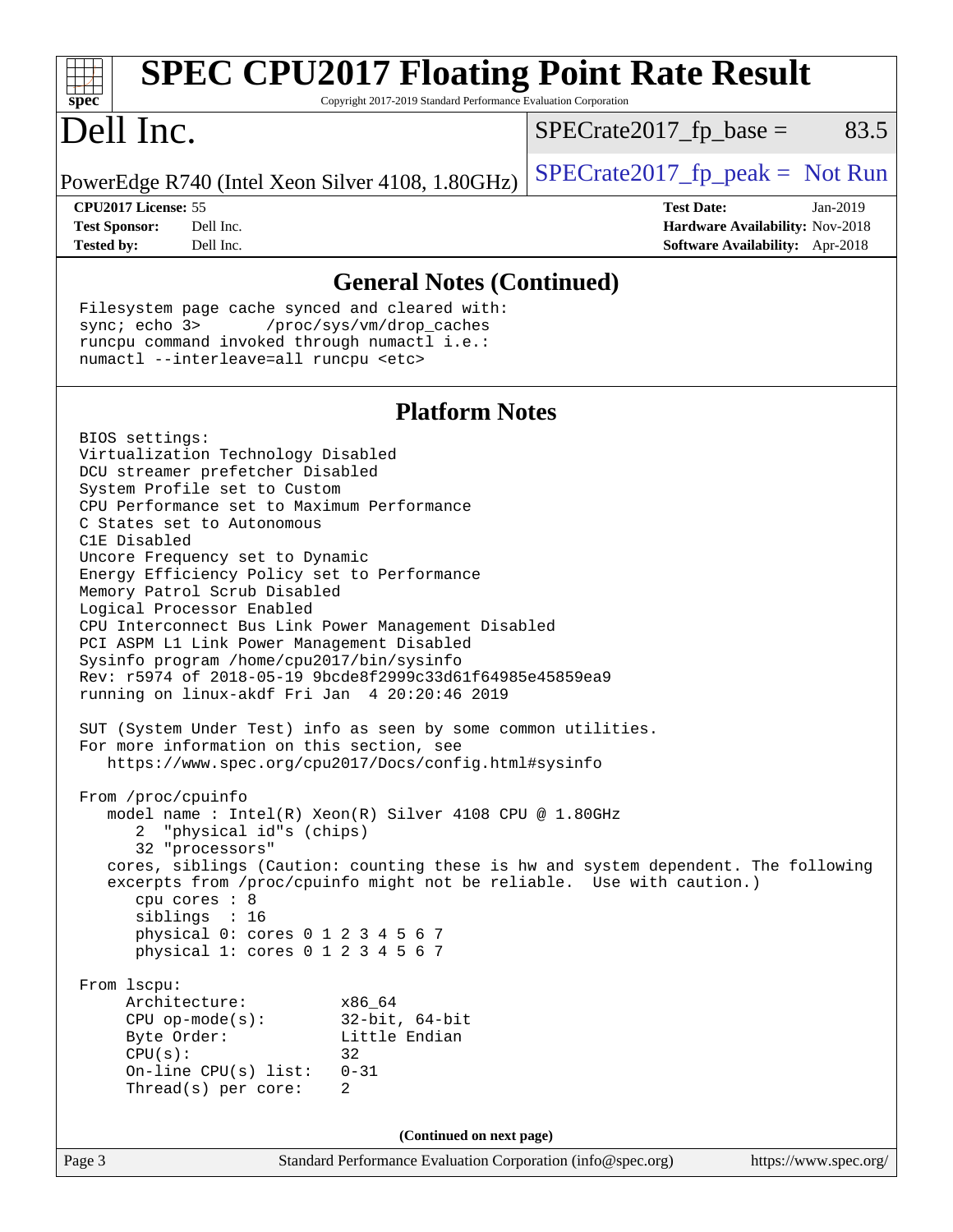| <b>SPEC CPU2017 Floating Point Rate Result</b><br>Copyright 2017-2019 Standard Performance Evaluation Corporation<br>$spec^*$                                                                                                                                                                                                                                                                                                                                                                                                                                                                                                                                                                                                                                                                                                                                                                                                                                                                                                                                                                                                                                                                                                                                                                                                                                                                                                                                                                                                                                                                                                                                                                                                                                                                          |                                                                                                                                                                                                                                         |
|--------------------------------------------------------------------------------------------------------------------------------------------------------------------------------------------------------------------------------------------------------------------------------------------------------------------------------------------------------------------------------------------------------------------------------------------------------------------------------------------------------------------------------------------------------------------------------------------------------------------------------------------------------------------------------------------------------------------------------------------------------------------------------------------------------------------------------------------------------------------------------------------------------------------------------------------------------------------------------------------------------------------------------------------------------------------------------------------------------------------------------------------------------------------------------------------------------------------------------------------------------------------------------------------------------------------------------------------------------------------------------------------------------------------------------------------------------------------------------------------------------------------------------------------------------------------------------------------------------------------------------------------------------------------------------------------------------------------------------------------------------------------------------------------------------|-----------------------------------------------------------------------------------------------------------------------------------------------------------------------------------------------------------------------------------------|
| Dell Inc.                                                                                                                                                                                                                                                                                                                                                                                                                                                                                                                                                                                                                                                                                                                                                                                                                                                                                                                                                                                                                                                                                                                                                                                                                                                                                                                                                                                                                                                                                                                                                                                                                                                                                                                                                                                              | $SPECrate2017fr base =$<br>83.5                                                                                                                                                                                                         |
| PowerEdge R740 (Intel Xeon Silver 4108, 1.80GHz)                                                                                                                                                                                                                                                                                                                                                                                                                                                                                                                                                                                                                                                                                                                                                                                                                                                                                                                                                                                                                                                                                                                                                                                                                                                                                                                                                                                                                                                                                                                                                                                                                                                                                                                                                       | $SPECrate2017_fp\_peak = Not Run$                                                                                                                                                                                                       |
| CPU2017 License: 55<br><b>Test Sponsor:</b><br>Dell Inc.                                                                                                                                                                                                                                                                                                                                                                                                                                                                                                                                                                                                                                                                                                                                                                                                                                                                                                                                                                                                                                                                                                                                                                                                                                                                                                                                                                                                                                                                                                                                                                                                                                                                                                                                               | <b>Test Date:</b><br>Jan-2019<br>Hardware Availability: Nov-2018                                                                                                                                                                        |
| <b>Tested by:</b><br>Dell Inc.                                                                                                                                                                                                                                                                                                                                                                                                                                                                                                                                                                                                                                                                                                                                                                                                                                                                                                                                                                                                                                                                                                                                                                                                                                                                                                                                                                                                                                                                                                                                                                                                                                                                                                                                                                         | <b>Software Availability:</b> Apr-2018                                                                                                                                                                                                  |
| <b>Platform Notes (Continued)</b>                                                                                                                                                                                                                                                                                                                                                                                                                                                                                                                                                                                                                                                                                                                                                                                                                                                                                                                                                                                                                                                                                                                                                                                                                                                                                                                                                                                                                                                                                                                                                                                                                                                                                                                                                                      |                                                                                                                                                                                                                                         |
| $Core(s)$ per socket:<br>8<br>2<br>Socket(s):<br>$\overline{a}$<br>NUMA $node(s):$<br>Vendor ID:<br>GenuineIntel<br>6<br>CPU family:<br>Model:<br>85<br>Model name:<br>Stepping:<br>4<br>CPU MHz:<br>1795.790<br>3591.58<br>BogoMIPS:<br>Virtualization:<br>$VT - x$<br>L1d cache:<br>32K<br>Lli cache:<br>32K<br>L2 cache:<br>1024K<br>L3 cache:<br>11264K<br>NUMA $node0$ $CPU(s)$ :<br>NUMA $node1$ CPU $(s)$ :<br>Flagg:<br>pat pse36 clflush dts acpi mmx fxsr sse sse2 ss ht tm pbe syscall nx pdpelgb rdtscp<br>lm constant_tsc art arch_perfmon pebs bts rep_good nopl xtopology nonstop_tsc<br>aperfmperf eagerfpu pni pclmulqdq dtes64 monitor ds_cpl vmx smx est tm2 ssse3 sdbg<br>fma cx16 xtpr pdcm pcid dca sse4_1 sse4_2 x2apic movbe popcnt tsc_deadline_timer aes<br>xsave avx f16c rdrand lahf_lm abm 3dnowprefetch ida arat epb invpcid_single pln pts<br>dtherm intel_pt rsb_ctxsw spec_ctrl stibp retpoline kaiser tpr_shadow vnmi<br>flexpriority ept vpid fsgsbase tsc_adjust bmil hle avx2 smep bmi2 erms invpcid rtm<br>cqm mpx avx512f avx512dq rdseed adx smap clflushopt clwb avx512cd avx512bw avx512vl<br>xsaveopt xsavec xgetbv1 cqm_llc cqm_occup_llc pku ospke<br>/proc/cpuinfo cache data<br>cache size : 11264 KB<br>From numactl --hardware WARNING: a numactl 'node' might or might not correspond to a<br>physical chip.<br>$available: 2 nodes (0-1)$<br>node 0 cpus: 0 2 4 6 8 10 12 14 16 18 20 22 24 26 28 30<br>node 0 size: 192050 MB<br>node 0 free: 191684 MB<br>node 1 cpus: 1 3 5 7 9 11 13 15 17 19 21 23 25 27 29 31<br>node 1 size: 193514 MB<br>node 1 free: 193197 MB<br>node distances:<br>$\overline{0}$<br>$\overline{1}$<br>node<br>0:<br>10 21<br>1:<br>21 10<br>From /proc/meminfo<br>MemTotal:<br>394819000 kB<br>(Continued on next page) | $Intel(R) Xeon(R) Silver 4108 CPU @ 1.80GHz$<br>0, 2, 4, 6, 8, 10, 12, 14, 16, 18, 20, 22, 24, 26, 28, 30<br>1, 3, 5, 7, 9, 11, 13, 15, 17, 19, 21, 23, 25, 27, 29, 31<br>fpu vme de pse tsc msr pae mce cx8 apic sep mtrr pge mca cmov |
| Standard Performance Evaluation Corporation (info@spec.org)<br>Page 4                                                                                                                                                                                                                                                                                                                                                                                                                                                                                                                                                                                                                                                                                                                                                                                                                                                                                                                                                                                                                                                                                                                                                                                                                                                                                                                                                                                                                                                                                                                                                                                                                                                                                                                                  | https://www.spec.org/                                                                                                                                                                                                                   |
|                                                                                                                                                                                                                                                                                                                                                                                                                                                                                                                                                                                                                                                                                                                                                                                                                                                                                                                                                                                                                                                                                                                                                                                                                                                                                                                                                                                                                                                                                                                                                                                                                                                                                                                                                                                                        |                                                                                                                                                                                                                                         |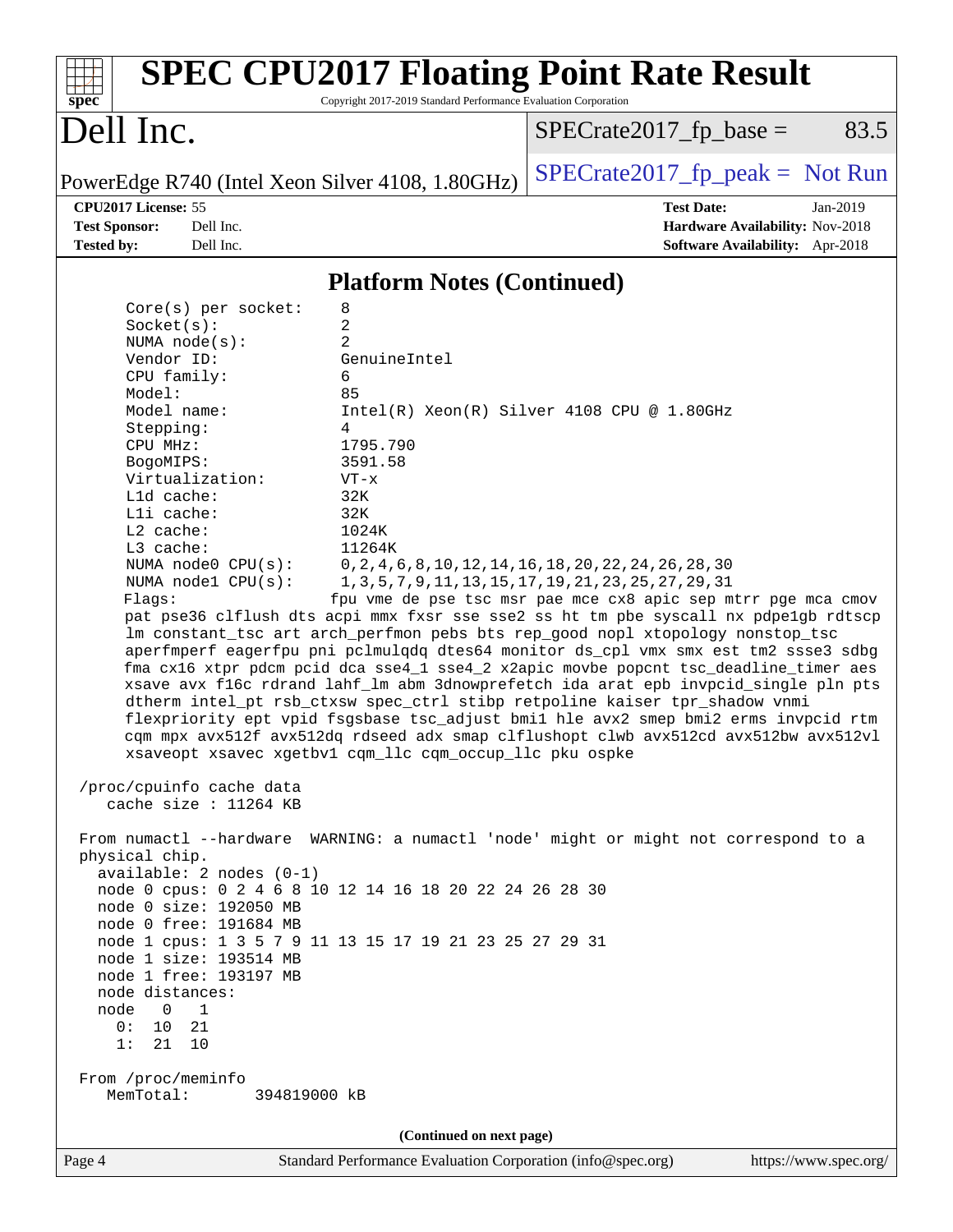| <b>SPEC CPU2017 Floating Point Rate Result</b><br>Copyright 2017-2019 Standard Performance Evaluation Corporation<br>$sp\overline{ec}$                                                                                                                                                                                                                                                                                                                                                                                                                                                                                                      |                                                                                                            |
|---------------------------------------------------------------------------------------------------------------------------------------------------------------------------------------------------------------------------------------------------------------------------------------------------------------------------------------------------------------------------------------------------------------------------------------------------------------------------------------------------------------------------------------------------------------------------------------------------------------------------------------------|------------------------------------------------------------------------------------------------------------|
| Dell Inc.                                                                                                                                                                                                                                                                                                                                                                                                                                                                                                                                                                                                                                   | 83.5<br>$SPECrate2017fr base =$                                                                            |
| PowerEdge R740 (Intel Xeon Silver 4108, 1.80GHz)                                                                                                                                                                                                                                                                                                                                                                                                                                                                                                                                                                                            | $SPECrate2017_fp\_peak = Not Run$                                                                          |
| CPU2017 License: 55<br>Dell Inc.<br><b>Test Sponsor:</b><br>Dell Inc.<br><b>Tested by:</b>                                                                                                                                                                                                                                                                                                                                                                                                                                                                                                                                                  | <b>Test Date:</b><br>Jan-2019<br>Hardware Availability: Nov-2018<br><b>Software Availability:</b> Apr-2018 |
| <b>Platform Notes (Continued)</b>                                                                                                                                                                                                                                                                                                                                                                                                                                                                                                                                                                                                           |                                                                                                            |
| HugePages_Total:<br>0<br>Hugepagesize:<br>2048 kB                                                                                                                                                                                                                                                                                                                                                                                                                                                                                                                                                                                           |                                                                                                            |
| /usr/bin/lsb_release -d<br>SUSE Linux Enterprise Server 12 SP3                                                                                                                                                                                                                                                                                                                                                                                                                                                                                                                                                                              |                                                                                                            |
| From /etc/*release* /etc/*version*<br>SuSE-release:<br>SUSE Linux Enterprise Server 12 (x86_64)<br>$VERSION = 12$<br>$PATCHLEVEL = 3$<br># This file is deprecated and will be removed in a future service pack or release.<br># Please check /etc/os-release for details about this release.<br>os-release:<br>NAME="SLES"<br>VERSION="12-SP3"<br>VERSION_ID="12.3"<br>PRETTY_NAME="SUSE Linux Enterprise Server 12 SP3"<br>ID="sles"<br>ANSI COLOR="0;32"<br>CPE_NAME="cpe:/o:suse:sles:12:sp3"<br>uname $-a$ :<br>Linux linux-akdf 4.4.126-94.22-default #1 SMP Wed Apr 11 07:45:03 UTC 2018 (9649989)<br>x86_64 x86_64 x86_64 GNU/Linux |                                                                                                            |
| Kernel self-reported vulnerability status:<br>CVE-2017-5754 (Meltdown):<br>Mitigation: PTI<br>CVE-2017-5753 (Spectre variant 1): Mitigation: __user pointer sanitization<br>CVE-2017-5715 (Spectre variant 2): Mitigation: IBRS+IBPB                                                                                                                                                                                                                                                                                                                                                                                                        |                                                                                                            |
| run-level $3$ Jan $4$ 16:03                                                                                                                                                                                                                                                                                                                                                                                                                                                                                                                                                                                                                 |                                                                                                            |
| SPEC is set to: /home/cpu2017<br>Filesystem Type Size Used Avail Use% Mounted on<br>/dev/sda4<br>xfs<br>852G<br>31G 821G<br>4% /home                                                                                                                                                                                                                                                                                                                                                                                                                                                                                                        |                                                                                                            |
| Additional information from dmidecode follows. WARNING: Use caution when you interpret<br>this section. The 'dmidecode' program reads system data which is "intended to allow<br>hardware to be accurately determined", but the intent may not be met, as there are<br>frequent changes to hardware, firmware, and the "DMTF SMBIOS" standard.<br>BIOS Dell Inc. 1.6.12 11/20/2018<br>Memory:<br>24x 00AD00B300AD HMA82GR7AFR8N-VK 16 GB 2 rank 2666, configured at 2400                                                                                                                                                                    |                                                                                                            |
| (End of data from sysinfo program)                                                                                                                                                                                                                                                                                                                                                                                                                                                                                                                                                                                                          |                                                                                                            |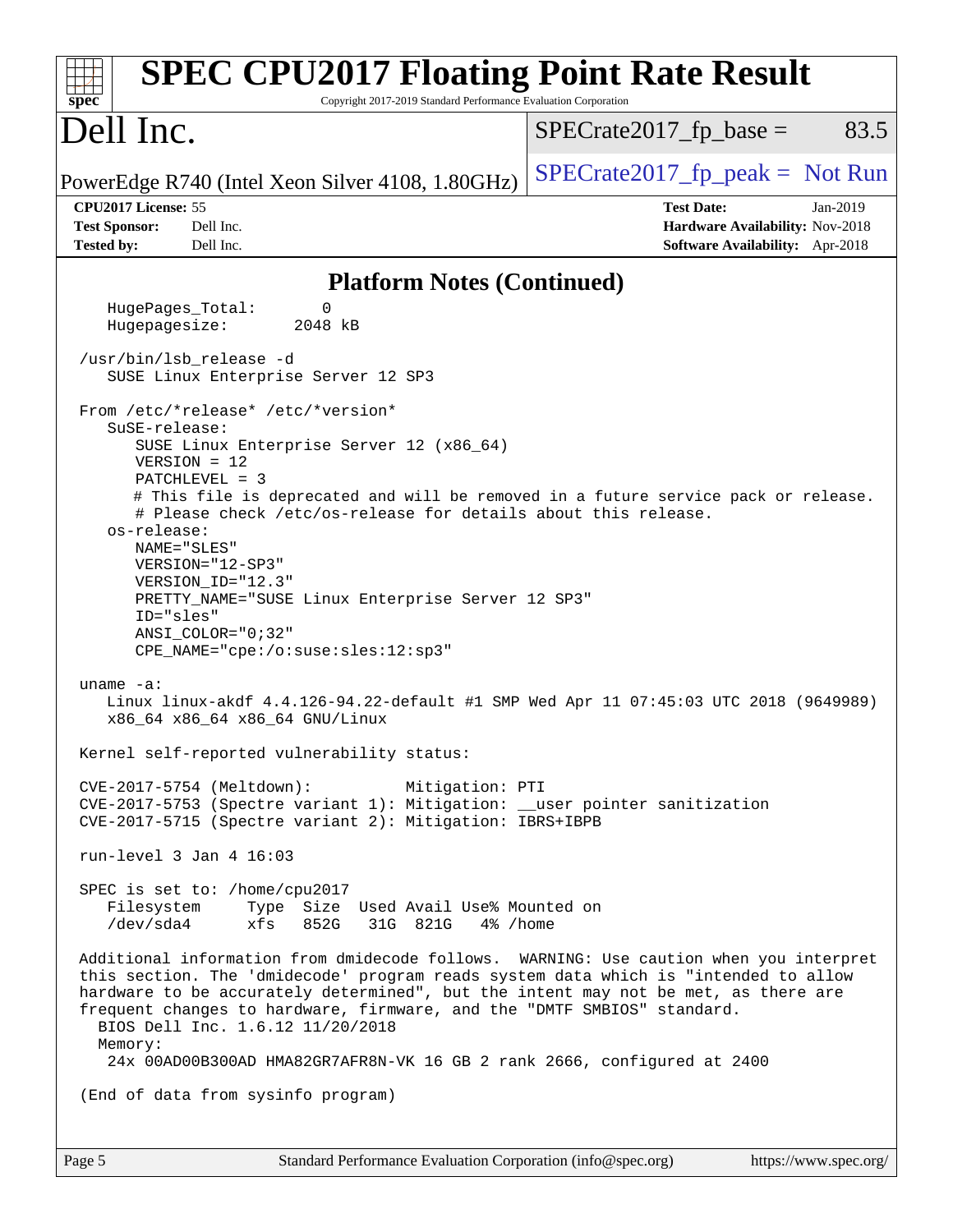| <b>SPEC CPU2017 Floating Point Rate Result</b><br>Copyright 2017-2019 Standard Performance Evaluation Corporation<br>spec <sup>®</sup>                                                        |                                                                                                       |
|-----------------------------------------------------------------------------------------------------------------------------------------------------------------------------------------------|-------------------------------------------------------------------------------------------------------|
| Dell Inc.                                                                                                                                                                                     | $SPECrate2017fr base =$<br>83.5                                                                       |
| PowerEdge R740 (Intel Xeon Silver 4108, 1.80GHz)                                                                                                                                              | $SPECrate2017_fp\_peak = Not Run$                                                                     |
| CPU2017 License: 55<br><b>Test Sponsor:</b><br>Dell Inc.<br><b>Tested by:</b><br>Dell Inc.                                                                                                    | <b>Test Date:</b><br>$Jan-2019$<br>Hardware Availability: Nov-2018<br>Software Availability: Apr-2018 |
| <b>Compiler Version Notes</b>                                                                                                                                                                 |                                                                                                       |
| 519.1bm_r(base) 538.imagick_r(base) 544.nab_r(base)<br>CC.                                                                                                                                    |                                                                                                       |
| icc (ICC) 18.0.2 20180210<br>Copyright (C) 1985-2018 Intel Corporation. All rights reserved.                                                                                                  |                                                                                                       |
| CXXC $508.namd_r(base) 510.parest_r(base)$                                                                                                                                                    |                                                                                                       |
| icpc (ICC) 18.0.2 20180210<br>Copyright (C) 1985-2018 Intel Corporation. All rights reserved.                                                                                                 |                                                                                                       |
| 511.povray_r(base) 526.blender_r(base)<br>CC.                                                                                                                                                 |                                                                                                       |
| icpc (ICC) 18.0.2 20180210<br>Copyright (C) 1985-2018 Intel Corporation. All rights reserved.<br>icc (ICC) 18.0.2 20180210<br>Copyright (C) 1985-2018 Intel Corporation. All rights reserved. |                                                                                                       |
|                                                                                                                                                                                               |                                                                                                       |
| 507.cactuBSSN r(base)<br>FC.                                                                                                                                                                  |                                                                                                       |
| icpc (ICC) 18.0.2 20180210<br>Copyright (C) 1985-2018 Intel Corporation. All rights reserved.<br>icc (ICC) 18.0.2 20180210                                                                    |                                                                                                       |
| Copyright (C) 1985-2018 Intel Corporation. All rights reserved.<br>ifort (IFORT) 18.0.2 20180210<br>Copyright (C) 1985-2018 Intel Corporation. All rights reserved.                           |                                                                                                       |
|                                                                                                                                                                                               |                                                                                                       |
| FC 503.bwaves_r(base) 549.fotonik3d_r(base) 554.roms_r(base)                                                                                                                                  |                                                                                                       |
| ifort (IFORT) 18.0.2 20180210<br>Copyright (C) 1985-2018 Intel Corporation. All rights reserved.                                                                                              |                                                                                                       |
| $CC$ 521.wrf_r(base) 527.cam4_r(base)                                                                                                                                                         |                                                                                                       |
| ifort (IFORT) 18.0.2 20180210<br>Copyright (C) 1985-2018 Intel Corporation. All rights reserved.<br>icc (ICC) 18.0.2 20180210                                                                 |                                                                                                       |
| (Continued on next page)                                                                                                                                                                      |                                                                                                       |
| Standard Performance Evaluation Corporation (info@spec.org)<br>Page 6                                                                                                                         | https://www.spec.org/                                                                                 |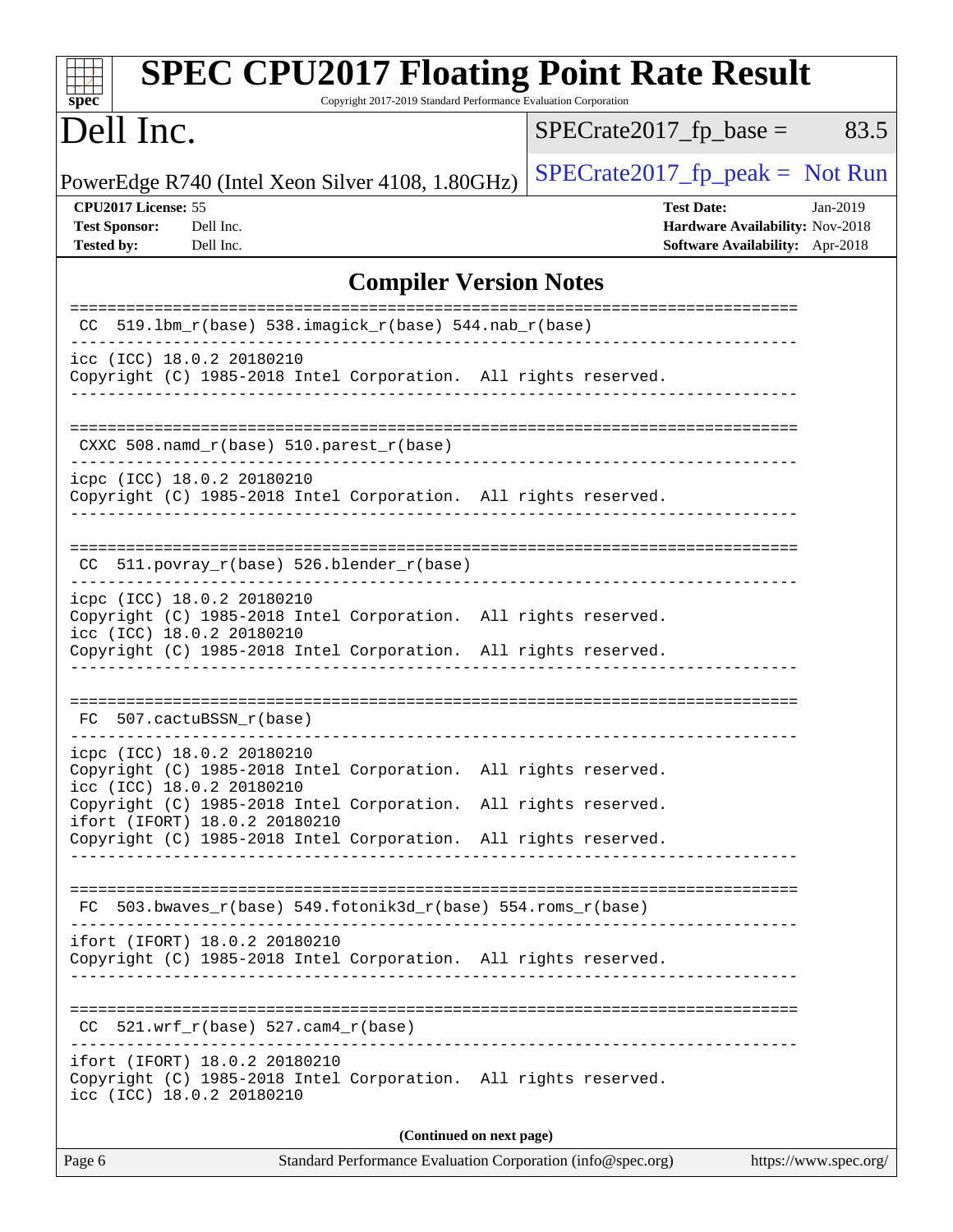#### **[SPEC CPU2017 Floating Point Rate Result](http://www.spec.org/auto/cpu2017/Docs/result-fields.html#SPECCPU2017FloatingPointRateResult)** TH 7 **[spec](http://www.spec.org/)** Copyright 2017-2019 Standard Performance Evaluation Corporation Dell Inc.  $SPECTate2017<sub>fp</sub> base = 83.5$ PowerEdge R740 (Intel Xeon Silver 4108, 1.80GHz)  $\left|$  [SPECrate2017\\_fp\\_peak =](http://www.spec.org/auto/cpu2017/Docs/result-fields.html#SPECrate2017fppeak) Not Run **[CPU2017 License:](http://www.spec.org/auto/cpu2017/Docs/result-fields.html#CPU2017License)** 55 **[Test Date:](http://www.spec.org/auto/cpu2017/Docs/result-fields.html#TestDate)** Jan-2019 **[Test Sponsor:](http://www.spec.org/auto/cpu2017/Docs/result-fields.html#TestSponsor)** Dell Inc. **[Hardware Availability:](http://www.spec.org/auto/cpu2017/Docs/result-fields.html#HardwareAvailability)** Nov-2018 **[Tested by:](http://www.spec.org/auto/cpu2017/Docs/result-fields.html#Testedby)** Dell Inc. **[Software Availability:](http://www.spec.org/auto/cpu2017/Docs/result-fields.html#SoftwareAvailability)** Apr-2018

### **[Compiler Version Notes \(Continued\)](http://www.spec.org/auto/cpu2017/Docs/result-fields.html#CompilerVersionNotes)**

Copyright (C) 1985-2018 Intel Corporation. All rights reserved. ------------------------------------------------------------------------------

# **[Base Compiler Invocation](http://www.spec.org/auto/cpu2017/Docs/result-fields.html#BaseCompilerInvocation)**

[C benchmarks](http://www.spec.org/auto/cpu2017/Docs/result-fields.html#Cbenchmarks):  $\text{icc}$  -m64 -std=c11

[C++ benchmarks:](http://www.spec.org/auto/cpu2017/Docs/result-fields.html#CXXbenchmarks) [icpc -m64](http://www.spec.org/cpu2017/results/res2019q1/cpu2017-20190107-10523.flags.html#user_CXXbase_intel_icpc_64bit_4ecb2543ae3f1412ef961e0650ca070fec7b7afdcd6ed48761b84423119d1bf6bdf5cad15b44d48e7256388bc77273b966e5eb805aefd121eb22e9299b2ec9d9)

[Fortran benchmarks](http://www.spec.org/auto/cpu2017/Docs/result-fields.html#Fortranbenchmarks): [ifort -m64](http://www.spec.org/cpu2017/results/res2019q1/cpu2017-20190107-10523.flags.html#user_FCbase_intel_ifort_64bit_24f2bb282fbaeffd6157abe4f878425411749daecae9a33200eee2bee2fe76f3b89351d69a8130dd5949958ce389cf37ff59a95e7a40d588e8d3a57e0c3fd751)

[Benchmarks using both Fortran and C](http://www.spec.org/auto/cpu2017/Docs/result-fields.html#BenchmarksusingbothFortranandC): [ifort -m64](http://www.spec.org/cpu2017/results/res2019q1/cpu2017-20190107-10523.flags.html#user_CC_FCbase_intel_ifort_64bit_24f2bb282fbaeffd6157abe4f878425411749daecae9a33200eee2bee2fe76f3b89351d69a8130dd5949958ce389cf37ff59a95e7a40d588e8d3a57e0c3fd751) [icc -m64 -std=c11](http://www.spec.org/cpu2017/results/res2019q1/cpu2017-20190107-10523.flags.html#user_CC_FCbase_intel_icc_64bit_c11_33ee0cdaae7deeeab2a9725423ba97205ce30f63b9926c2519791662299b76a0318f32ddfffdc46587804de3178b4f9328c46fa7c2b0cd779d7a61945c91cd35)

[Benchmarks using both C and C++](http://www.spec.org/auto/cpu2017/Docs/result-fields.html#BenchmarksusingbothCandCXX): [icpc -m64](http://www.spec.org/cpu2017/results/res2019q1/cpu2017-20190107-10523.flags.html#user_CC_CXXbase_intel_icpc_64bit_4ecb2543ae3f1412ef961e0650ca070fec7b7afdcd6ed48761b84423119d1bf6bdf5cad15b44d48e7256388bc77273b966e5eb805aefd121eb22e9299b2ec9d9) [icc -m64 -std=c11](http://www.spec.org/cpu2017/results/res2019q1/cpu2017-20190107-10523.flags.html#user_CC_CXXbase_intel_icc_64bit_c11_33ee0cdaae7deeeab2a9725423ba97205ce30f63b9926c2519791662299b76a0318f32ddfffdc46587804de3178b4f9328c46fa7c2b0cd779d7a61945c91cd35)

[Benchmarks using Fortran, C, and C++:](http://www.spec.org/auto/cpu2017/Docs/result-fields.html#BenchmarksusingFortranCandCXX) [icpc -m64](http://www.spec.org/cpu2017/results/res2019q1/cpu2017-20190107-10523.flags.html#user_CC_CXX_FCbase_intel_icpc_64bit_4ecb2543ae3f1412ef961e0650ca070fec7b7afdcd6ed48761b84423119d1bf6bdf5cad15b44d48e7256388bc77273b966e5eb805aefd121eb22e9299b2ec9d9) [icc -m64 -std=c11](http://www.spec.org/cpu2017/results/res2019q1/cpu2017-20190107-10523.flags.html#user_CC_CXX_FCbase_intel_icc_64bit_c11_33ee0cdaae7deeeab2a9725423ba97205ce30f63b9926c2519791662299b76a0318f32ddfffdc46587804de3178b4f9328c46fa7c2b0cd779d7a61945c91cd35) [ifort -m64](http://www.spec.org/cpu2017/results/res2019q1/cpu2017-20190107-10523.flags.html#user_CC_CXX_FCbase_intel_ifort_64bit_24f2bb282fbaeffd6157abe4f878425411749daecae9a33200eee2bee2fe76f3b89351d69a8130dd5949958ce389cf37ff59a95e7a40d588e8d3a57e0c3fd751)

# **[Base Portability Flags](http://www.spec.org/auto/cpu2017/Docs/result-fields.html#BasePortabilityFlags)**

 503.bwaves\_r: [-DSPEC\\_LP64](http://www.spec.org/cpu2017/results/res2019q1/cpu2017-20190107-10523.flags.html#suite_basePORTABILITY503_bwaves_r_DSPEC_LP64) 507.cactuBSSN\_r: [-DSPEC\\_LP64](http://www.spec.org/cpu2017/results/res2019q1/cpu2017-20190107-10523.flags.html#suite_basePORTABILITY507_cactuBSSN_r_DSPEC_LP64) 508.namd\_r: [-DSPEC\\_LP64](http://www.spec.org/cpu2017/results/res2019q1/cpu2017-20190107-10523.flags.html#suite_basePORTABILITY508_namd_r_DSPEC_LP64) 510.parest\_r: [-DSPEC\\_LP64](http://www.spec.org/cpu2017/results/res2019q1/cpu2017-20190107-10523.flags.html#suite_basePORTABILITY510_parest_r_DSPEC_LP64) 511.povray\_r: [-DSPEC\\_LP64](http://www.spec.org/cpu2017/results/res2019q1/cpu2017-20190107-10523.flags.html#suite_basePORTABILITY511_povray_r_DSPEC_LP64) 519.lbm\_r: [-DSPEC\\_LP64](http://www.spec.org/cpu2017/results/res2019q1/cpu2017-20190107-10523.flags.html#suite_basePORTABILITY519_lbm_r_DSPEC_LP64) 521.wrf\_r: [-DSPEC\\_LP64](http://www.spec.org/cpu2017/results/res2019q1/cpu2017-20190107-10523.flags.html#suite_basePORTABILITY521_wrf_r_DSPEC_LP64) [-DSPEC\\_CASE\\_FLAG](http://www.spec.org/cpu2017/results/res2019q1/cpu2017-20190107-10523.flags.html#b521.wrf_r_baseCPORTABILITY_DSPEC_CASE_FLAG) [-convert big\\_endian](http://www.spec.org/cpu2017/results/res2019q1/cpu2017-20190107-10523.flags.html#user_baseFPORTABILITY521_wrf_r_convert_big_endian_c3194028bc08c63ac5d04de18c48ce6d347e4e562e8892b8bdbdc0214820426deb8554edfa529a3fb25a586e65a3d812c835984020483e7e73212c4d31a38223) 526.blender\_r: [-DSPEC\\_LP64](http://www.spec.org/cpu2017/results/res2019q1/cpu2017-20190107-10523.flags.html#suite_basePORTABILITY526_blender_r_DSPEC_LP64) [-DSPEC\\_LINUX](http://www.spec.org/cpu2017/results/res2019q1/cpu2017-20190107-10523.flags.html#b526.blender_r_baseCPORTABILITY_DSPEC_LINUX) [-funsigned-char](http://www.spec.org/cpu2017/results/res2019q1/cpu2017-20190107-10523.flags.html#user_baseCPORTABILITY526_blender_r_force_uchar_40c60f00ab013830e2dd6774aeded3ff59883ba5a1fc5fc14077f794d777847726e2a5858cbc7672e36e1b067e7e5c1d9a74f7176df07886a243d7cc18edfe67) 527.cam4\_r: [-DSPEC\\_LP64](http://www.spec.org/cpu2017/results/res2019q1/cpu2017-20190107-10523.flags.html#suite_basePORTABILITY527_cam4_r_DSPEC_LP64) [-DSPEC\\_CASE\\_FLAG](http://www.spec.org/cpu2017/results/res2019q1/cpu2017-20190107-10523.flags.html#b527.cam4_r_baseCPORTABILITY_DSPEC_CASE_FLAG) 538.imagick\_r: [-DSPEC\\_LP64](http://www.spec.org/cpu2017/results/res2019q1/cpu2017-20190107-10523.flags.html#suite_basePORTABILITY538_imagick_r_DSPEC_LP64) 544.nab\_r: [-DSPEC\\_LP64](http://www.spec.org/cpu2017/results/res2019q1/cpu2017-20190107-10523.flags.html#suite_basePORTABILITY544_nab_r_DSPEC_LP64) 549.fotonik3d\_r: [-DSPEC\\_LP64](http://www.spec.org/cpu2017/results/res2019q1/cpu2017-20190107-10523.flags.html#suite_basePORTABILITY549_fotonik3d_r_DSPEC_LP64) 554.roms\_r: [-DSPEC\\_LP64](http://www.spec.org/cpu2017/results/res2019q1/cpu2017-20190107-10523.flags.html#suite_basePORTABILITY554_roms_r_DSPEC_LP64)